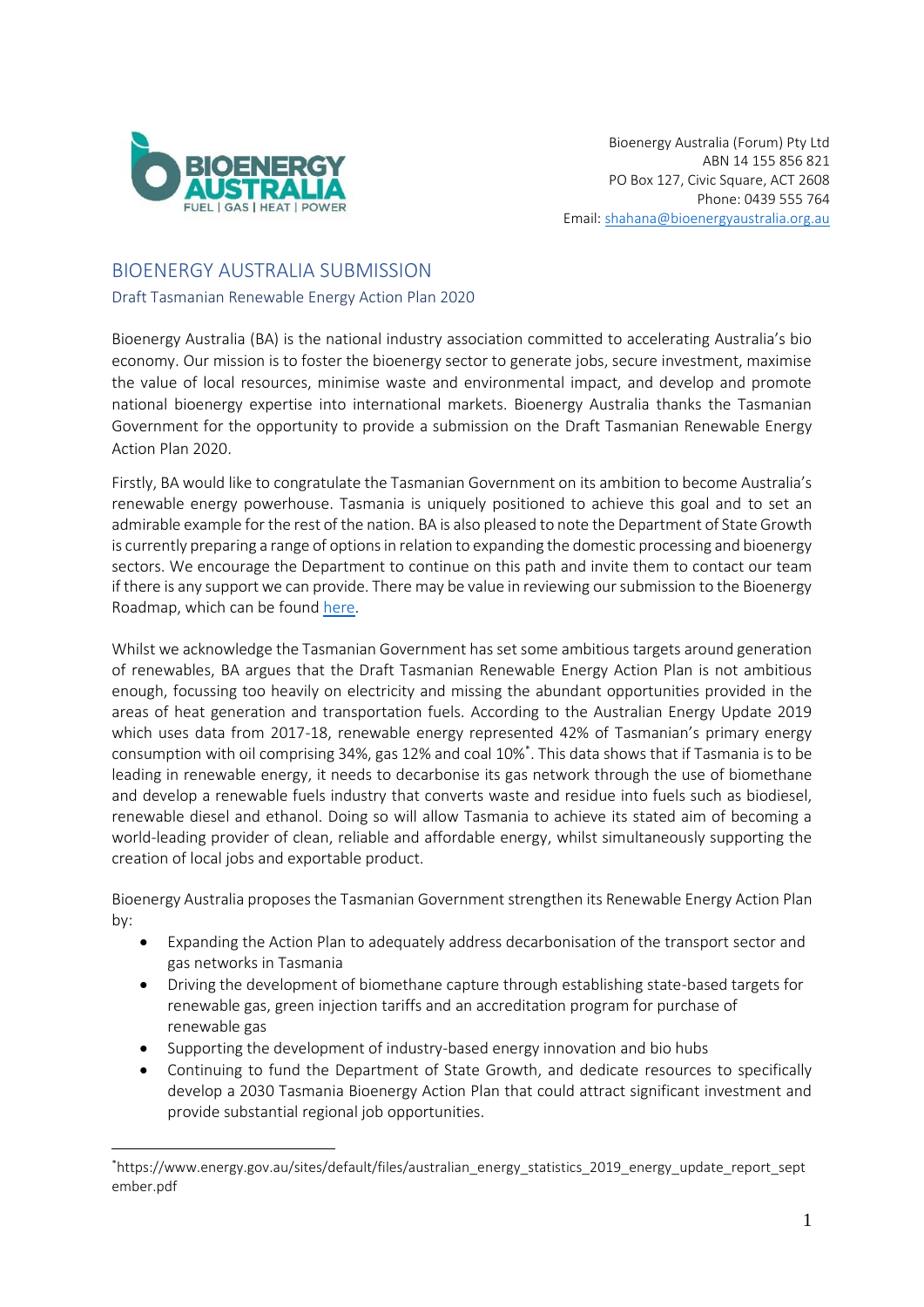We also invite the Tasmanian Government to join government departments in NSW, SA, QLD and WA in becoming members of Bioenergy Australia and benefitting from the connections and resources that membership can enable.

Each of these items will be explored in depth within this submission, along with a detailed analysis of the unique benefits that will be afforded Tasmania through investment in bioenergy, including: abundant industry and job creation, achievement of significant waste and emissions reductions and increased Tasmanian self-sufficiency and resilience.

Again, thank you for the opportunity to provide this feedback.

Smakenge

Yours sincerely Shahana McKenzie, CEO Bioenergy Australia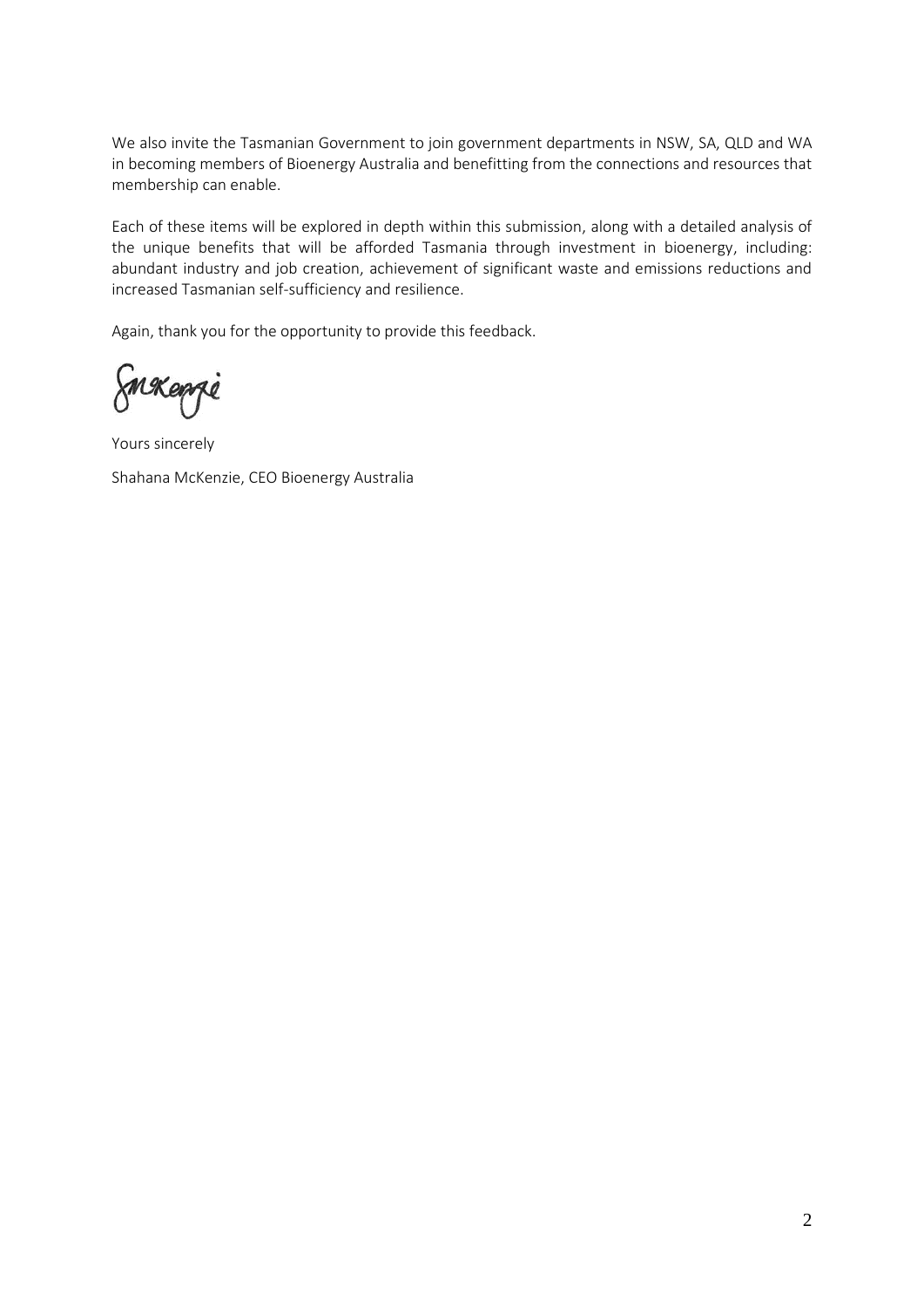#### BIOENERGY: MAXIMISING TASMANIA'S NATURAL ASSETS

Suggested alterations and inclusions for the Draft Tasmanian Renewable Energy Action Plan 2020

### *Expand the Action Plan to adequately address decarbonisation of the transport sector and gas networks in Tasmania*

As outlined in the Tasmanian Department of State Growth's [Energy Strategy Issues Paper,](https://www.stategrowth.tas.gov.au/__data/assets/pdf_file/0005/90815/Energy_Strategy_Issues_Paper.pdf) electricity represents just 40% of Tasmania's total energy usage; the remaining 60% is comprised of transport and gas. Despite this, the Renewable Energy Action Plan focuses almost exclusively on renewable electricity. This represents a missed opportunity and a significant deficit in the current plan.

Bioenergy Australia encourages the Tasmanian Government to achieve its stated aim of becoming a world leading provider of clean, reliable and affordable energy by decarbonising Tasmania's gas network through use of biomethane and developing a renewable fuels' industry that converts waste and residue into fuels such as biodiesel, renewable diesel and ethanol.

Biogas can be stored locally and dispatched as peak power. Also, biogas can be upgraded to natural gas quality and injected into the gas grid to provide net zero carbon energy for gas consumers, industry, transport and electricity generation. This technology is well-established in Europe with over 1000 operational plants. Biomethane has the potential to rapidly decarbonise a number of otherwise hardto-decarbonise sectors, simply because those sectors are already connected to existing gas infrastructure, including:

- 1. Industry natural gas is widely used for industrial processes and biomethane is lowest cost option for most applications
- 2. Heavy transport CNG is an established fuel used for many heavy vehicles across Australia. Batteries are not viable for heavy vehicles due to their range and recharging time. BioCNG from biomethane is available now, proven and well-established in Europe.
- 3. Dispatchable energy gas is increasingly important to create a stable and affordable electricity system. Biomethane through existing gas connections to peaking plants can provide dispatchable renewable electricity when the sun isn't shining or wind isn't blowing.

Tas Gas are a BA member, as a local Tasmanian business with significant energy infrastructure investment in the state. Tas Gas's natural gas networks provide existing energy infrastructure which complement the electricity networks. These networks provide ample opportunity for decarbonisation to contribute further to the state's renewable energy targets via renewable gas, without the need to fully electrify which is not as efficient in both energy and financial terms for many industrial customers and the heavy transport sector.

Tasmania currently imports the vast majority of its transport fuel, which not only presents a security risk in times of crisis, but also results in a loss of potential economic activity. A strong biofuel industry can help diversify the sources of transportation fuels and decrease dependence on petroleum imports, which will reduce the risk of supply constraints during times of international or regional geopolitical upheaval. According to the QUT report "Biofu[els to bioproducts: a growth industry for](https://www.dropbox.com/s/4ipthrygu5gk6m4/QUT%20Discussion%20Paper%20-%20No%20bleed%20FINAL.pdf?dl=0)  [Australia"](https://www.dropbox.com/s/4ipthrygu5gk6m4/QUT%20Discussion%20Paper%20-%20No%20bleed%20FINAL.pdf?dl=0), the implementation of a nation-wide mandate for 10% ethanol blending in petrol alone could replace about 18% of automotive gasoline imports annually and contribute to Australia's sovereign domestic fuel security.

Government policies are instrumental in supporting the biofuel industry by securing feedstock supply, infrastructure and logistics, promoting access to technology and early stage investment support and improving demand. Government procurement policies in particular are powerful levers in directing the energy and transport industry towards the country's sustainable resources. We note the intention to convert government fleet vehicles to electric but we encourage consideration of conversion to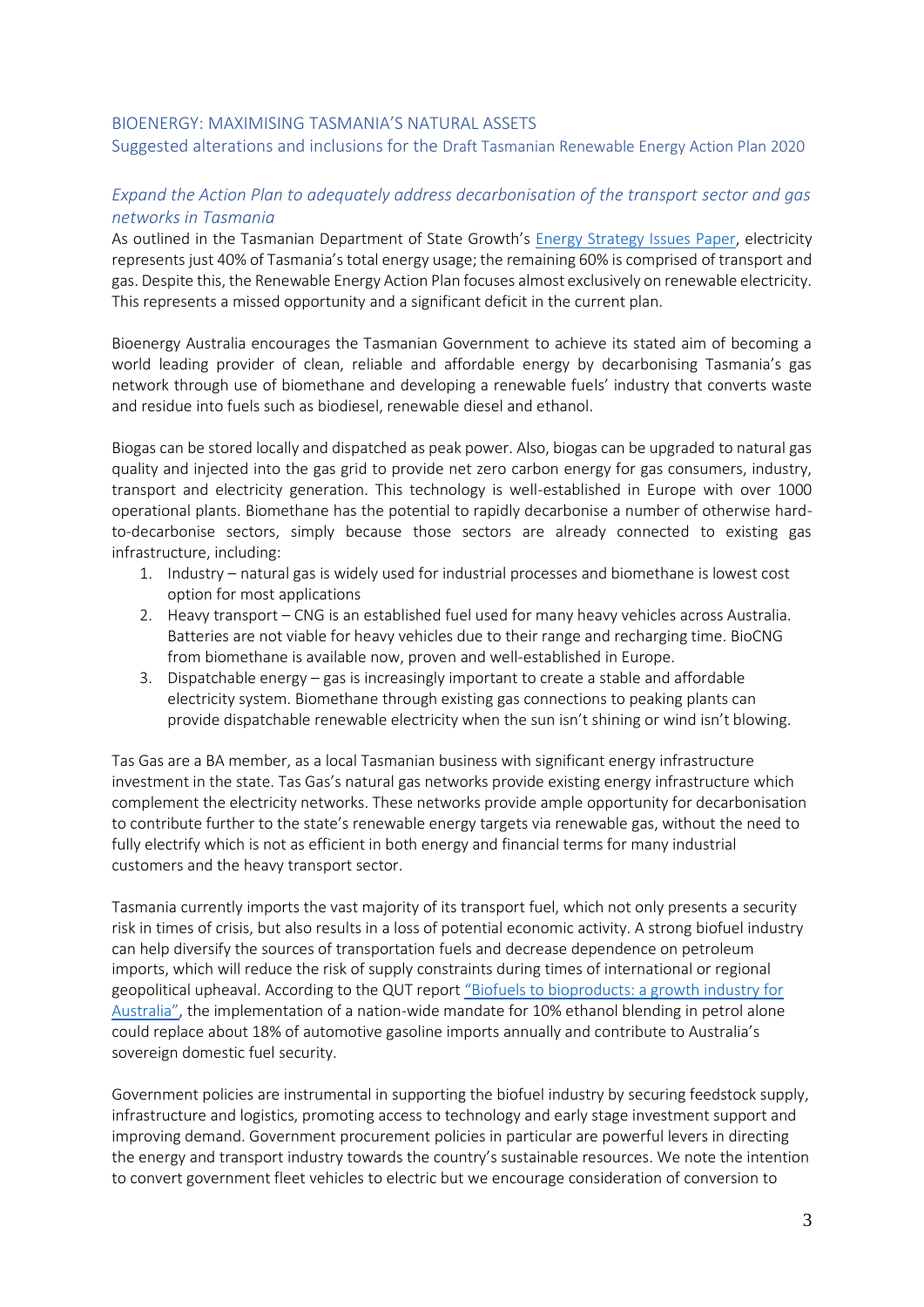Tasmanian produced clean fuels as a viable alternative. International programs supporting biofuels have proven to be particularly successful in reducing GHG emissions. As a reference:

- in 2010 California adopted a 10% reduction in carbon intensity by 2020 under the Low Carbon Fuel Standard (LCFS). Since it was adopted, the LCFS has reduced carbon pollution emissions in California by more than 30 million metric tons, equivalent to removing 6.4 million gasolinepowered cars from the state's roads in one year. The success of this policy has led to a new target of 20% reduction by 2030.
- The Renewable Energy Directive (RED II) sets rules for the EU for the years 2021-2030. Member States must require fuel providers to supply a minimum of 14% of the energy consumed in road and rail transport by 2030 as renewable energy with many member states currently deciding to significantly exceed the minimum target. Under the European Green Deal the EU will likely significantly strengthen its emission reduction targets, revising individual policy ambitions accordingly.

Bioenergy Australia is calling on the Tasmanian Government to implement a Clean Fuels Target for the State. This would drive the development of a new industry and attract significant investment in the State.

## *Drive the development of biomethane capture through establishing state-based targets for renewable gas, green injection tariffs and an accreditation program for purchase of renewable gas*

The Tasmanian Government has an ambitious goal to increase the annual value of the agricultural sector to \$10 billion by 2050. To reach \$10 billion, the sector will need to grow at more than double the growth rate experienced over the past 20 years. Turning waste into a commodity and reducing waste management costs will help. In particular, the utilisation of organic waste to produce energy can play a central role in the national transition to a circular economy.

Natural gas can be replaced by biogas, which is a renewable, reliable and local source of energy. As described in the report "Bioga[s opportunities for Australia", prepared by ENEA for Bioenergy Australia](https://s3-ap-southeast-2.amazonaws.com/piano.revolutionise.com.au/cups/bioenergy/files/2za1rgxbisjqxcme.pdf), biogas represents a significant decarbonisation opportunity for the Australian gas and transport sectors. The report estimated that the biogas potential in Australia is 103 TWh (371 PJ), which is comparable with current biogas production in Germany. Australia's biogas potential is equivalent to almost 9 per cent of Australia's total energy consumption of 4,247 PJ in 2016-2017. Considering the current average size of biogas units in Australia, this could represent up to 90,000 biogas units.

Moreover, in 2015 the [CEFC report "The Australian bioenergy and energy from waste market"](https://www.cefc.com.au/media/107567/the-australian-bioenergy-and-energy-from-waste-market-cefc-market-report.pdf) estimated that that the Australian bioenergy and energy from waste investment opportunity to 2020 was between \$3.5 billion and \$5 billion, with the potential to avoid up to 9 million tonnes of CO2e emissions each year.

International demand for gas exports from Eastern Australia is continuing to put pressure on local gas supply and prices. Locally produced biomethane injected into the local distribution network can improve domestic supply whilst providing net zero carbon energy for gas consumers.

According to the Deloitte report ["Decarbonising Australia's gas distribution networks"](https://www.energynetworks.com.au/assets/uploads/054496_tg_decarbonising_australias_gas_network_final.pdf), biogas is currently the cheapest option for decarbonisation of energy provided by gas networks. Current policies such as the Renewable Energy Target (RET) favour the use of biogas for electricity generation rather than injection into the gas network. However, enough biogas potential exists to meet all residential and commercial gas demand on the East Coast. The cheapest form of biogas feedstock (urban waste, livestock residue and food waste) is currently sufficient to meet around 14% of energy used from gas.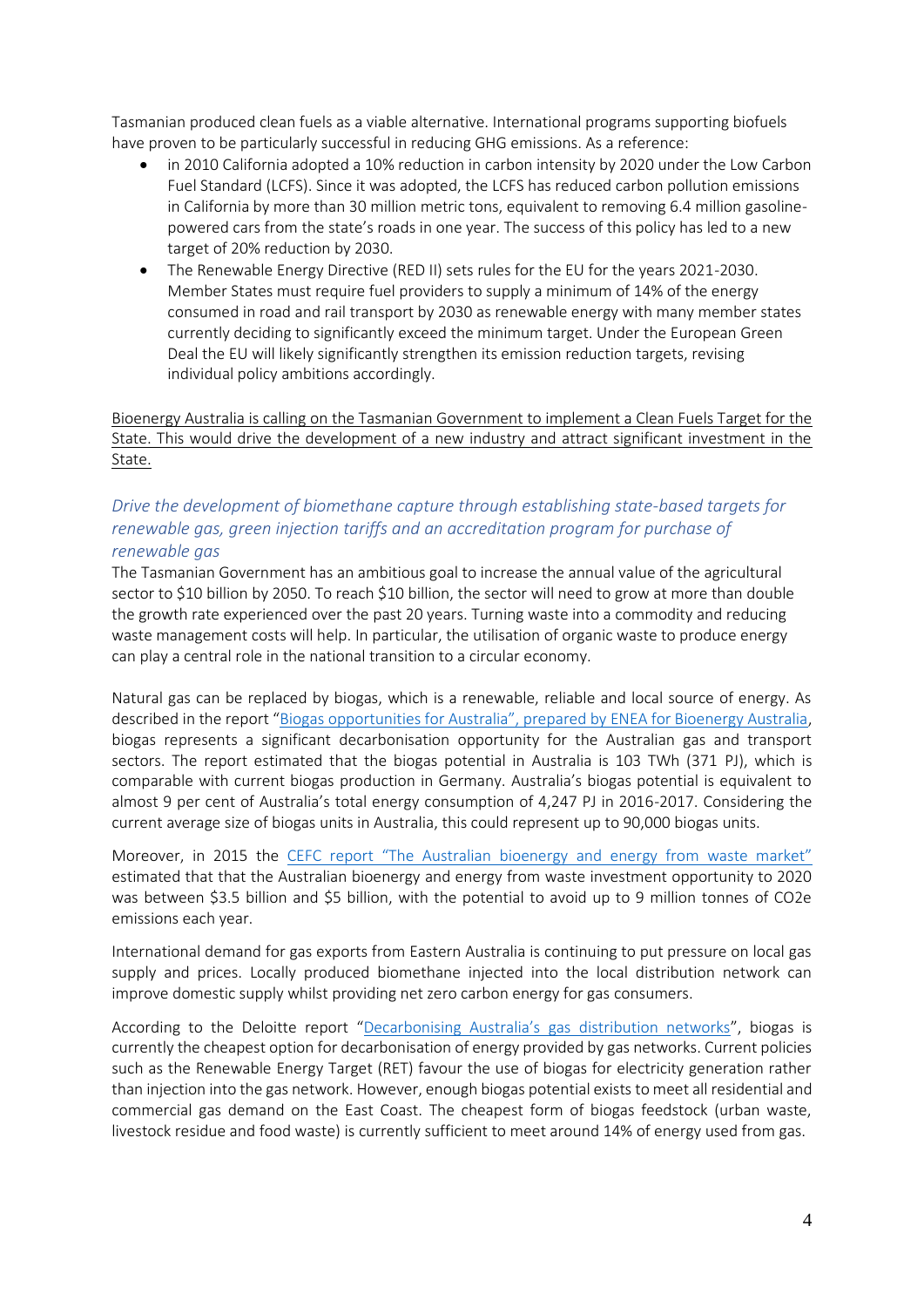In addition, there are opportunities to look to invest in the decarbonisation of this sector. For example AGIG have recently undertaken a study with Deloitte on D[ecarbonising Victoria's Gas consumption](https://www.energynetworks.com.au/assets/uploads/08232018_decarbonising_victorian_gas_consumption_-_final.pdf) and it was found that using renewable gas to decarbonise natural gas consumption in Victoria is 40% less expensive than full electrification.

Bioenergy Australia urges the Tasmanian Government to review what other regions are doing around the world. For instance, Copenhagen aims to become the world's first CO2-neutral capital by 2025 through Green Gas (Biogas). Biogas is a proven technology which is widely adopted internationally. Global production of biogas accumulated to 352 TWh (1.27 EJ) in 2014, representing about 1.5 per cent of the global renewable energy supply. The biogas market in Europe, the leader in terms of production, has experienced a strong growth: between 2009 and 2015, the number of installations almost tripling. Out of the 17,662 biogas plants in Europe, Germany is home to 10,431 plants, accounting for more than 50 per cent of the biogas production in the region. The United States (US) is another major biogas producer. The US biogas market saw 2,200 biogas units in 2017. According to the American Biogas Council, the construction and operation of biogas plants in 2016 may have supported around 7,000 jobs.

In Australia, various organic feedstocks are used for biogas production. These come mainly from domestic and industrial food and garden waste, sewage sludge and agricultural waste, which includes piggery manure and food processing products (red meat processing, dairy, cheese whey, breweries and food waste).

A few Australian successful biogas projects are presented below:

- Jandakot Bioenergy Plant in Western Australia: the plant was commissioned in 2015 by Biogass Renewables for Richgro. With an installed capacity of 2MW for electricity and 2.2 MW for heat generation, Richgro benefits from more than A\$400,000 of annual electricity bill. By diverting waste from landfill, Richgro also earns additional income for its treatment. The bio-fertiliser product of biogas plant is blended with existing Richgro products, improving nutritional characteristics and value of their products. The facility has the potential to help save 142,772 tonnes of CO2e over its lifespan of 20 years.
- ReWaste facility at Yarra Valley Water: the plant, located next to the existing Aurora sewage treatment plant, was built by Yarra Valley Water and came into commercial operation in 2017. With 1MW of installed electric capacity, the plant can supply the total electricity demand of the Aurora sewage treatment plant using only 30 per cent of the overall electricity generation. The remaining electricity production is exported to the grid. The plant can potentially produce digestate for agricultural use.

Copping (Tasmania) Bioenergy Facility: The Copping Waste Management Centre Bioenergy Facility was commissioned by LMS Energy and Southern Waste Solutions in 2019. The facility converts contaminated organic waste deposited at the Waste Management Centre into a source of reliable green energy. A 1MW Biogas generator utilises the captured biogas (over 5million m3 a year) to produce 8,500MW hours of base-load renewable electricity per annum. This is enough energy to provide power to 1,500 homes or 3,900 electricity users in the local community 24 hours a day, 7 days a week. From bioenergy activities alone, the facility also reduces over 40,000 tonnes of carbon (CO2-e) from being emitted each year.

As recommended by Energetics in the report "[Renewable gas for the future](https://www.energynetworks.com.au/assets/uploads/renewable_gas_for_the_future_energetics_final.pdf)" for Energy Networks Australia, a target for the generation of renewable gas should be established and the ERF mechanism should be extended to a wider market such as biomethane produced from renewable sources.

A key support for the growth in Biomethane injection is a 'Green Gas' certification scheme currently being considered by other Australian States and Territories. These schemes have been established in a number of countries around the world including the [Green Gas Certification Scheme](https://www.greengas.org.uk/) in the UK. A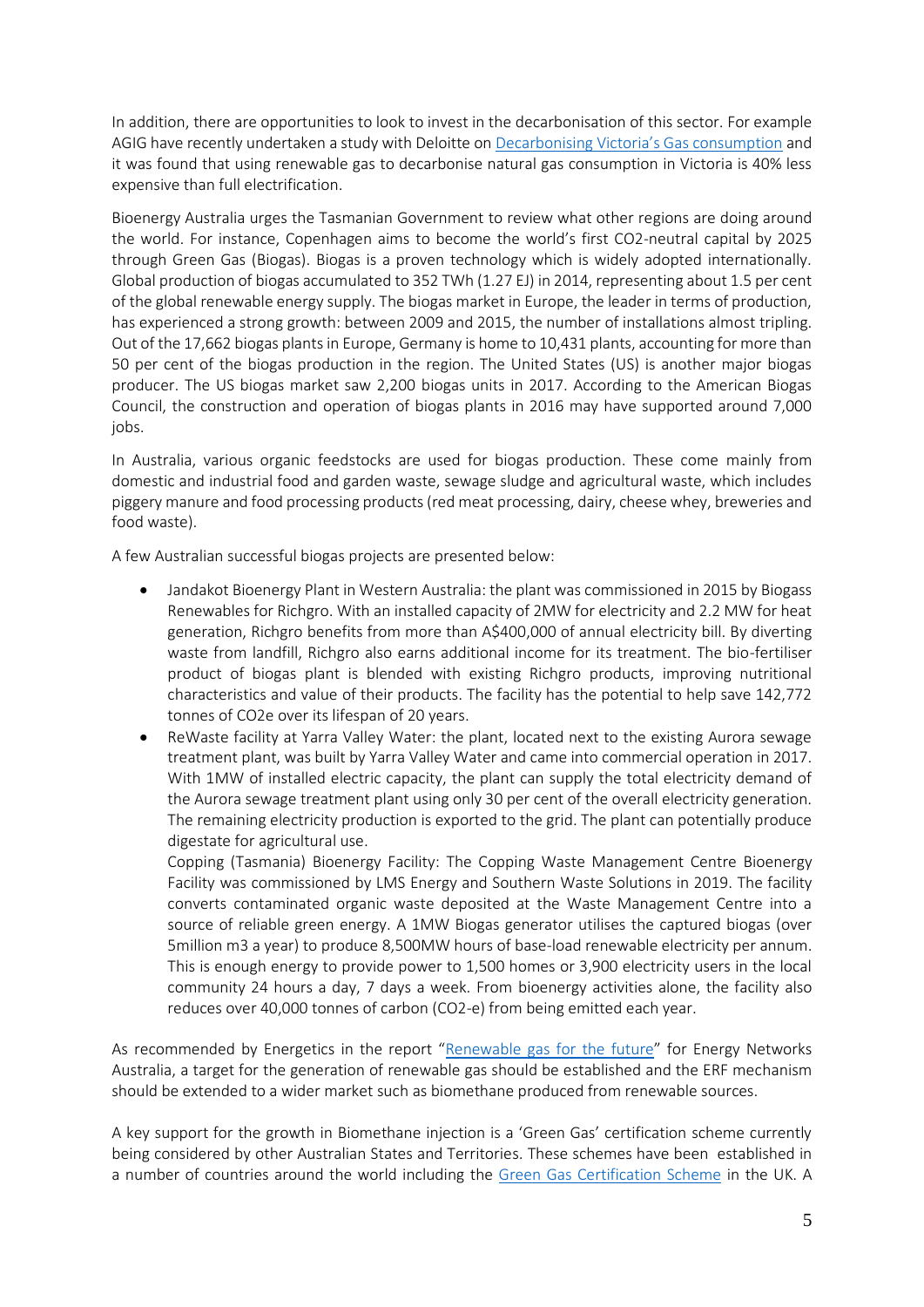Biomethane producer is credited with a Green Gas certificate for biogas produced that can be sold on the open market. If injected into the gas network, it offsets traditional natural gas supply, and a consumer or business that is connected to the gas network can purchase these certificates to decarbonise its gas supply. This can be purchased either as required or as a 'Green Gas PPA' that can provide long term certainty while also underpinning investments in new projects. This allows the purchaser to meet their decarbonisation objectives by providing them with an alternative to electrifying and purchasing renewable energy which would often be significantly more expensive or unavailable due to electricity grid constraints. We would welcome collaboration on the creation of such a scheme.

Bioenergy Australia is calling on the Tasmania Government to consider state-based targets for renewable gas, green injection tariffs and an accreditation program for purchase of renewable gas

## *Support the development of industry-based energy innovation and bio hubs*

Bioenergy is produced from waste materials such as agricultural and animal residues, as well as municipal and industrial waste. Therefore, bioenergy production delivers economic benefit from otherwise unusable resources and actively reduces landfill and other demands for waste storage or remediation. The 2018 National Waste Report shows that Australia produces 67MT of waste annually, with 13.8 MT being Municipal Solid Waste (MSW). The bulk of MSW currently goes to landfill, which can create poor environmental outcomes and greenhouse gas emissions.

A bio hub is a facility where councils and private business cooperate to recover the highest value from regional waste streams, offering opportunities for revenue generation and bioenergy creation.

Inputs can come from waste-water treatment plants, agribusiness, organic and municipal waste. Bio hubs support recycling waste into higher value uses and facilitate:

- A diversion of waste from landfill
- Generation of reliable and dispatchable renewable energy
- Production of non-fossil based fuels, bio-products such as chemicals, plastics and fertilisers
- Regional economic development and job creation.

In accordance with the waste hierarchy, waste should be recovered for its highest order use wherever it is economically feasible to do so. Bio hubs provide an opportunity for the scale required to be reached to ensure projects can be financially sustainable into the future. Policy interventions, such as an increase in the waste disposal levy to align with most other states at \$150/t, would encourage diversion of materials to bio hubs. Similarly, expanding waste collection to a minimum of three bins (organics, recyclables, residual waste) will support highest order use of waste and reduce the amount of waste that ends up in landfill.

Bioenergy Australia is calling on the Tasmania Government to implement a grants program to support the development of feasibility studies for the development of biohubs. The South Australian Government has led the way on these types of grants that have proven to be highly successful.

### *Continue to fund the Department of State Growth and dedicate resources to specifically develop a 2030 Tasmania Bioenergy Action Plan*

Tasmania is proactively looking for ways to strengthen its future. Alongside the Draft Renewable Energy Action Plan, Tasmania has recently released white papers on [Growing Tasmanian Agriculture](https://dpipwe.tas.gov.au/Documents/Growing%20Tas%20Agriculture-RDE%20for%202050.pdf) and [Growing Tasmania's Forest Industry](http://www.premier.tas.gov.au/releases/growing_tasmanias_forest_industry), and has released a [Tasmanian Wood Encouragement Policy](https://www.stategrowth.tas.gov.au/energy_and_resources/forestry/tasmanian_wood_encouragement_policy#:~:text=The%20Policy%20ensures%20sustainably%20sourced,it%20represents%20value%20for%20money) and a [Draft Waste Action Plan](https://dpipwe.tas.gov.au/Documents/Draft%20Waste%20Action%20Plan.pdf) and in the wake of COVID-19, has established a [Premier's Economic](https://www.pesrac.tas.gov.au/home)